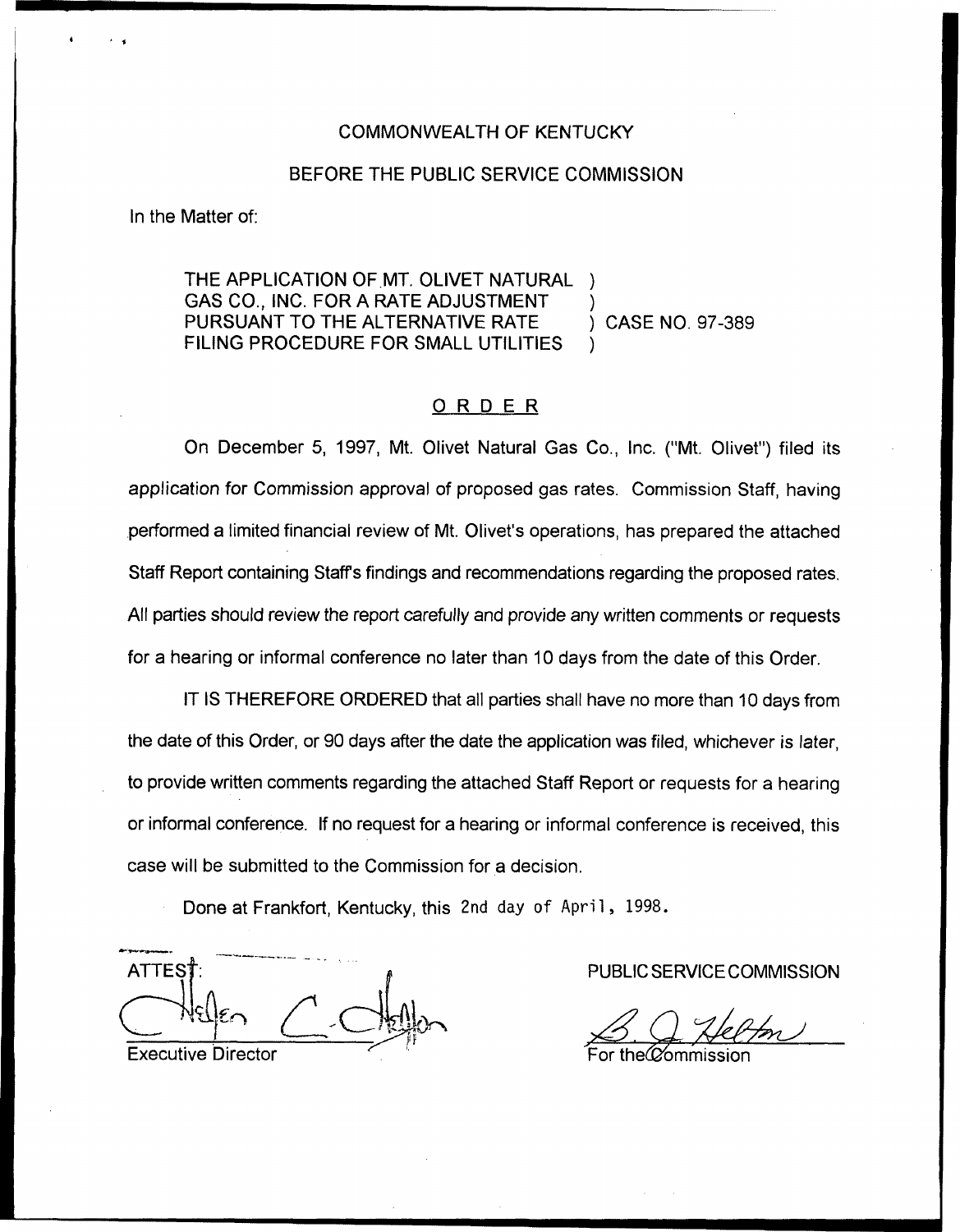## STAFF REPORT

#### ON

### MT. OLIVET NATURAL GAS CO., INC.

#### Case No. 97-389

# A. Preface

On December 5, 1997, Mt. Olivet Natural Gas Co., Inc. ("Mt. Olivet") filed an application for a rate adjustment pursuant to 807 KAR 5:076, the Alternative Rate Filing Procedure for Small Utilities ("ARF"), The rates proposed by Mt. Olivet would generate \$47,000 in additional annual revenues or approximately 2.8 percent based on normalized test-year sales. In order to meet the minimum filing requirements for an ARF, a utility must have less than 500 customers and less than \$300,000 in gross annual revenues. Mt. Olivet met the minimum requirements for an ARF filing.

The Commission Staff performed a limited financial review of Mt. Olivet's operations for the test year ending December 31, 1996. The Commission's objective was to reduce or eliminate the need for written data requests, decrease the time necessary to examine the application and, therefore, decrease the expense to the utility. Tammy Page and Marvin Goff of the Commission's Division of Financial Analysis performed the staff review on January 8, 1998 at the home of Ana Mae Brooks in Cynthiana, Kentucky. Staff also had two telephone conferences with Don Gravett, C.P.A. at Ms. Brooks home. With the exception of the sections dealing with Normalized Revenues, Purchased Gas Expense, and Retail Rates, which were prepared by Mr. Goff, this report was prepared by Ms. Page.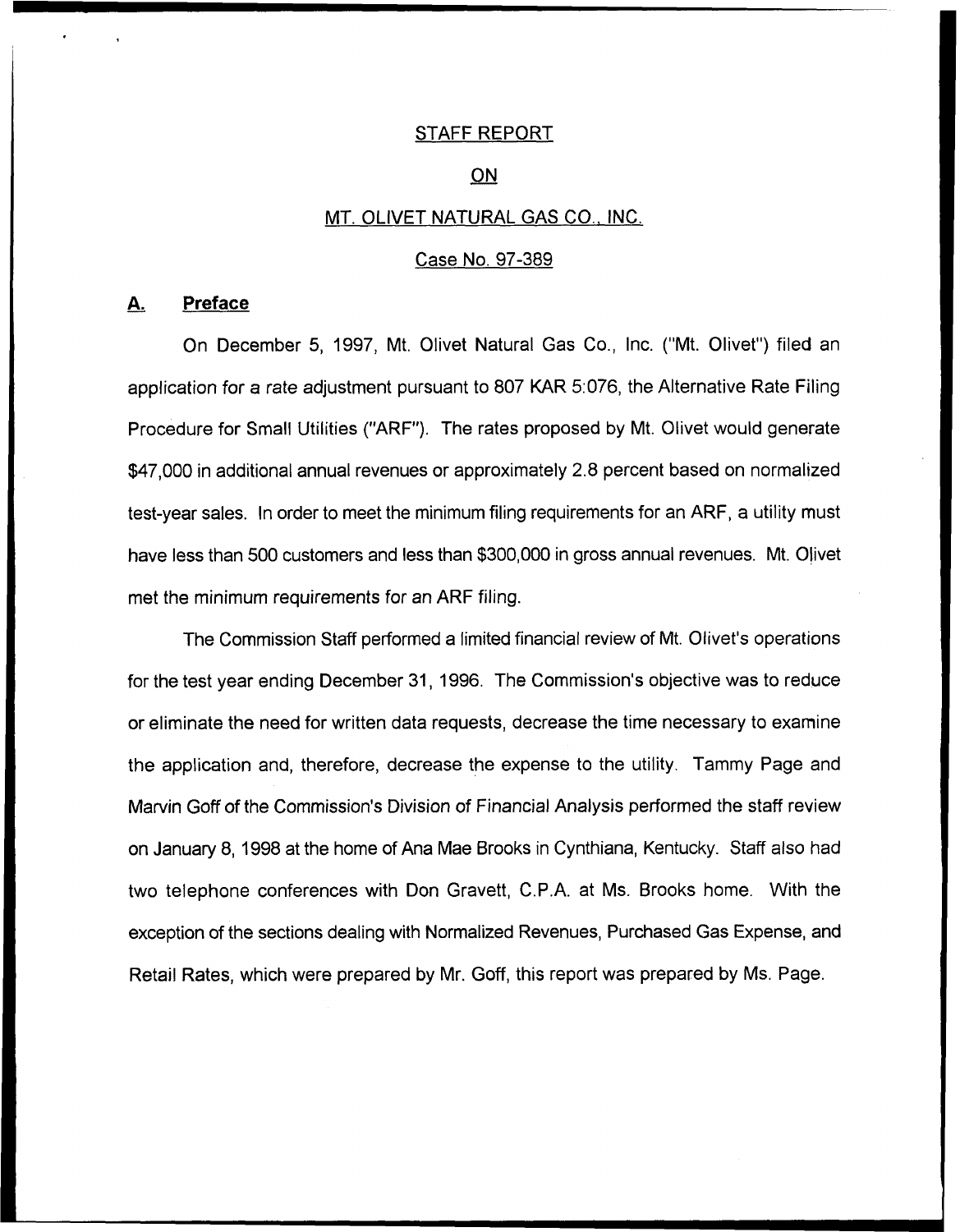### **Scope**

The scope of the review was limited to obtaining information to determine that the operating expenses as reported in Mt. Olivet's application for the period ending December 31, 1996were representative of normal operations, and to gather information to evaluate the pro forma adjustments proposed in Mt. Olivet's filing. Expenditures charged to test-year operations were reviewed, including any supporting invoices. Insignificant or immaterial discrepancies were not pursued and are not addressed herein.

### **B.** Recommended Rate-Making Adjustments

#### Normalized Revenues

Mt. Olivet proposed normalized revenue of \$239,681.00. It calculated this amount based on September 1997 rates. Normalized revenue should be calculated on rates in effect on December 5, 1997, the date this case was accepted as filed. Normalized test year revenues should be calculated as follows:

|                                            | <b>MCF</b>       | <b>RATE</b>      | <b>REVENUE</b>           |
|--------------------------------------------|------------------|------------------|--------------------------|
| 1st 1000 Cu. Ft.<br>Next 4000 Cu. Ft.      | 3,725<br>10,189  | \$7.58<br>5.8617 | \$28,235.50<br>59,724.86 |
| Next 5000 Cu. Ft.                          | 9,592            | 5.6617           | 54,307.03                |
| Next 10,000 Cu. Ft.<br>Next 10,000 Cu. Ft. | 11,228<br>11,195 | 5.5117<br>5.3117 | 61,885.37<br>59,464.48   |
|                                            | 45,929           |                  | \$263,617.24             |

#### **Purchased Gas Expense**

Test year gas purchases for Mt. Olivet are \$199,276.00, based on 47,861 MCF.

When adjusted for the expected gas costs in Case No. 9918-U4". Mt. Olivet's normalized

 $\mathbf{1}$ Case No. 9918-U4, The Notice of Purchased Gas Adjustment of Mt. Olivet Natural Gas Company, Inc., Order dated December 5, 1997.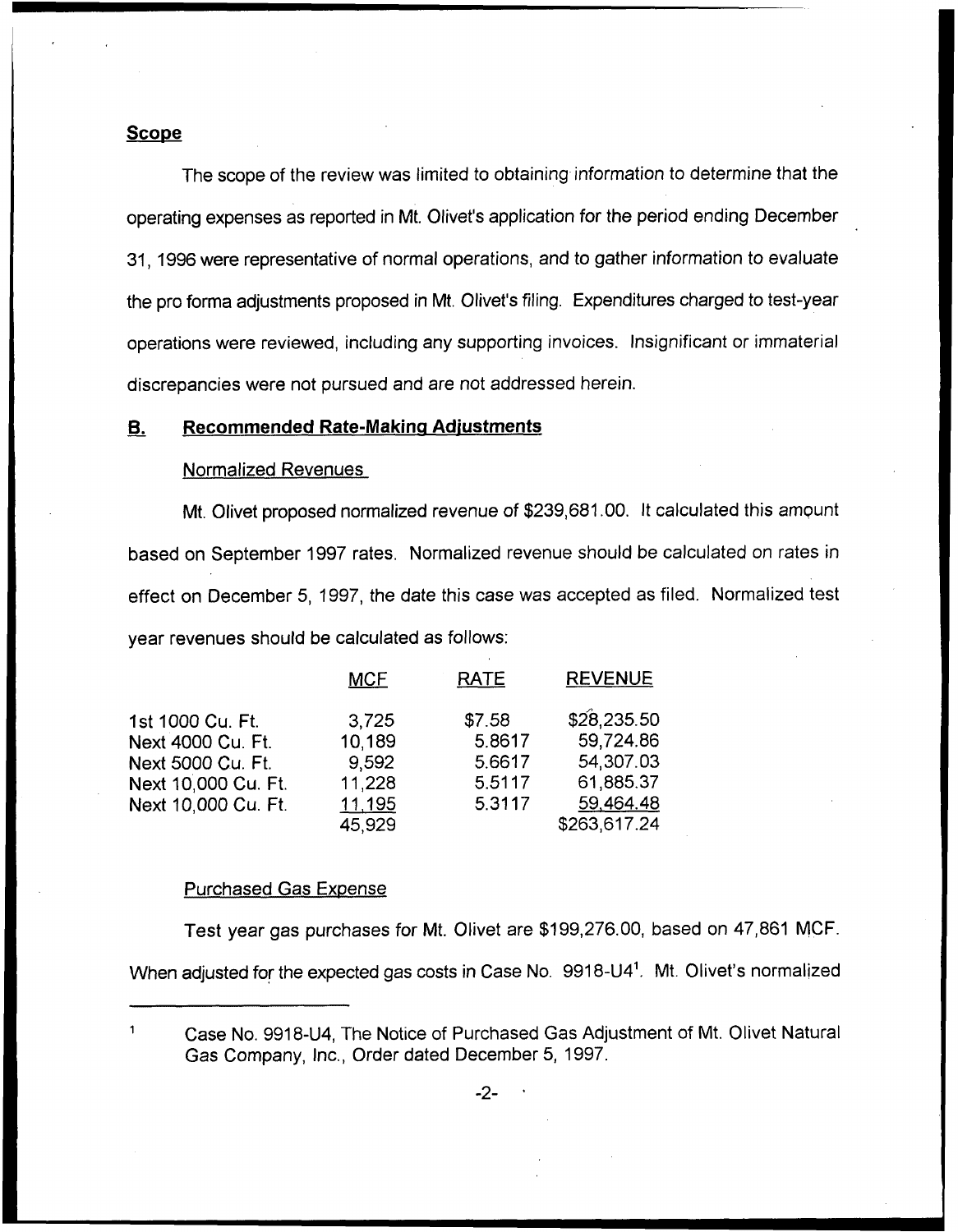# gas costs are \$220,179.?4.

# Operatina Expenses

Mt. Olivet did not propose any adjustments to its operating expenses. Upon review of the records, Staff determined that two adjustments were required.

### Outside Services Emploved

During the test year, Mt. Olivet was a member of the Columbia Small Customer Group. This group consisted of small gas companies banding together to obtain a contract on gas at a cheaper price. Mt. Olivet incurred \$500 in lawyer fees. Since then, Mt. Olivet decided not to renew the contract. Therefore, since the expense is considered nonrecurring, Staff recommends that the \$500 not be included in revenue requirements for rate-making purposes.

### Miscellaneous General Exoenses

Mt. Olivet included \$60 in donations in miscellaneous general expense. Donations should be recorded as a stockholder expense and not charged to the ratepayers, therefore, it should be a below the line expense. Staff proposes to exclude donations in the amount of \$60. Miscellaneous general expenses should have a balance of \$198.

Based on the recommendations proposed in this Staff Report, Mt. Olivet's adjusted operations are as follows:

 $-3-$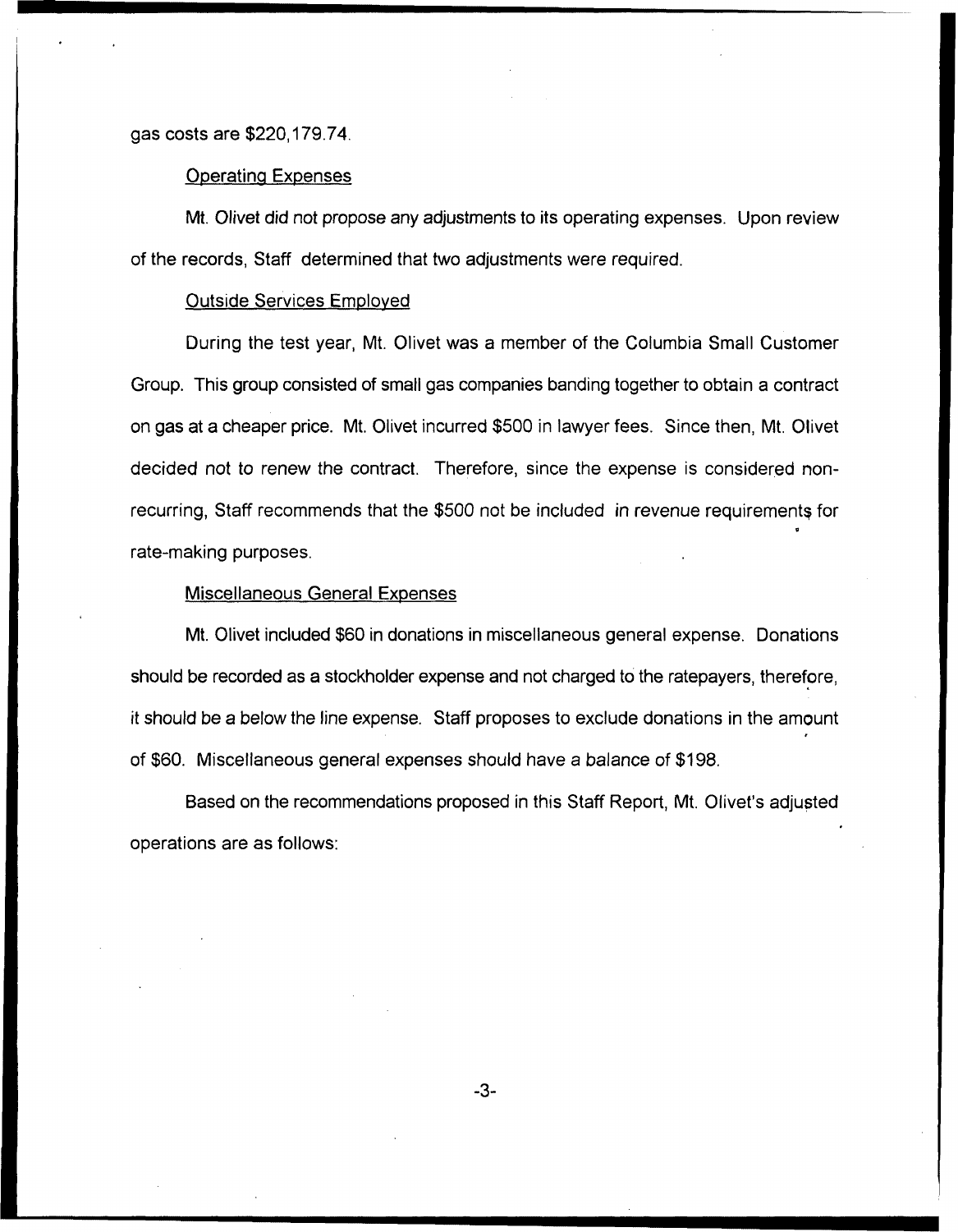| <b>Accounts</b><br><b>Operating Revenues</b> | Mt. Olivet's<br>Test-Year<br>\$215,516 | <b>Staff</b><br>Proposed<br><b>Adjustment</b><br>\$48,101 | <b>Staff</b><br>Adjusted<br><b>Balances</b><br>\$263,617 |
|----------------------------------------------|----------------------------------------|-----------------------------------------------------------|----------------------------------------------------------|
| <b>Operating Expenses:</b>                   |                                        |                                                           |                                                          |
| <b>Natural Gas Purchases</b>                 | \$199,276                              | \$20,904                                                  | \$220,180                                                |
| <b>Distribution Expense</b>                  | 10,181                                 | 0                                                         | 10,181                                                   |
| Labor                                        | 13,129                                 | 0                                                         | 13,129                                                   |
| <b>A&amp;G Expense</b>                       | 13,060                                 | (560)                                                     | 12,500                                                   |
| <b>Total O&amp;M Expenses</b>                | \$235,646                              | \$20,344                                                  | \$255,990                                                |
| Depreciation                                 | 5,259                                  | 0                                                         | 5,259                                                    |
| Taxes other than Income Taxes                | 3,224                                  | <u>_0</u>                                                 | 3,224                                                    |
| <b>Total Operating Expenses</b>              | \$244,129                              | \$20,344                                                  | \$264,473                                                |
| Net Operating Income                         | (28, 613)                              | 27,757                                                    | (856)                                                    |
| Other Income                                 | 6,819                                  | $\overline{0}$                                            | 6,819                                                    |
| <b>NET INCOME</b>                            | \$(21,794)                             | <u>\$27,757</u>                                           | 5,963                                                    |

# C. Revenue Requirements

Mt. Olivet did not propose a rate of return on capital and/or rate base method or the operating ratio method.

Staff has determined the net investment rate base for Mt. Olivet to be \$32,090, calculated as follows:

 $-4-$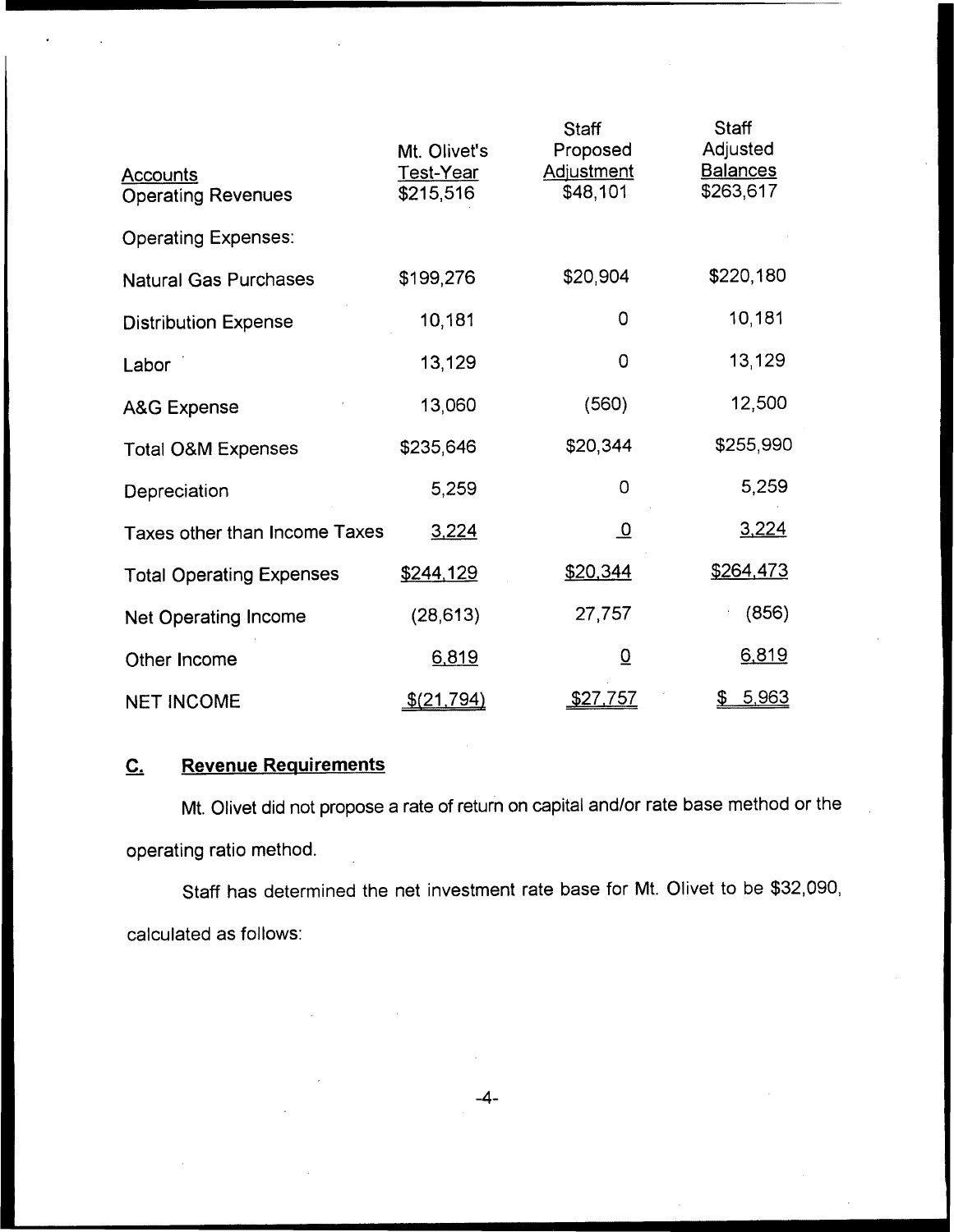| <b>Utility Plant</b> |                                  | \$196,193          |
|----------------------|----------------------------------|--------------------|
| ADD:                 | <b>Working Capital</b>           | 4,476 <sup>2</sup> |
| Subtotal             |                                  | \$200,669          |
| LESS:                | Accumulated Depreciation 168,579 |                    |
|                      | NET INVESTMENT RATE BASE         | <u>\$32,090</u>    |

The operating ratio method is used primarily when there is no sound basis for a rate of return determination using the required return on capital and/or rate base method. In order for the rate of return on equity to be conceptually valid, capitalization must be closely supported by rate base. Mt. Olivet's proprietary capital consists of common stock of \$100,000 and unappropriated retained earnings of \${15,300). Net investment rate base for Mt. Olivet is \$32,090. Therefore, since the capitalization is not a valid basis to determine the appropriate level of earnings, Staff believes that the operating ratio method should be used to determine revenue requirements in this case.

The Commission employs an .88 percent operating ratio. Applying the operating ratio to the Staff adjusted operating expenses, less purchased gas expense, results in a total revenue requirement of \$270,513 which will require an increase in annual revenues

| <b>O&amp;M</b>                        | \$255,990   |
|---------------------------------------|-------------|
| Less: Gas Purchases                   | \$220,180   |
| Subtotal                              | \$35,810    |
| <b>Cash Working Capital Allowance</b> | x 1/8       |
| <b>Working Capital</b>                | 4.476<br>S. |

 $-5-$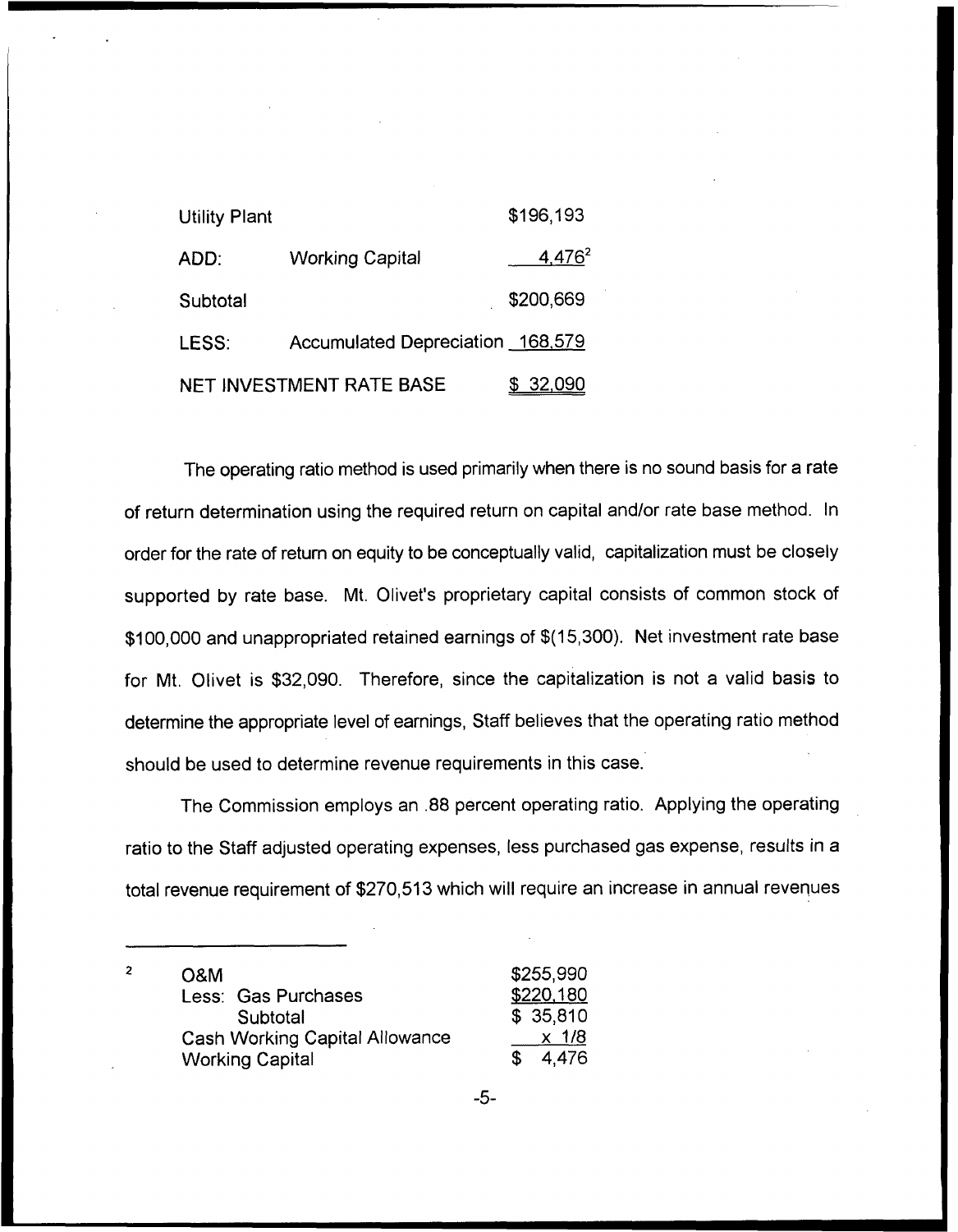of \$6,896 before adjustments for the Public Service Commission assessment. Mt. Olivet did not propose an adjustment for the annual assessment; however, Staff has calculated this expense by applying the 1998 assessment rate of .0014720 to the recommended increase of \$6,896 and determined that an additional \$101 of expense should be recorded in Taxes Other than income Taxes.

This additional adjustment results in a total recommended revenue increase of \$6,997. This increase should allow Mt. Olivet to meet its operating expenses, and provide for reasonable equity growth. Therefore, Staff recommends an increase in operating revenue of \$6,997.

The calculation of the total increase is shown below:

| <b>Total Operating Expenses</b>  | \$264,473          |
|----------------------------------|--------------------|
| <b>Less: Purchased Gas</b>       | 220,180            |
| Subtotal                         | \$44,293           |
| <b>Operating Ratio</b>           | .88                |
| Subtotal                         | \$50,333           |
| <b>Purchased Gas</b><br>Add:     | <u>\$220,180</u>   |
| <b>Revenue Requirement</b>       | \$270,513          |
| <b>PSC Assessment</b>            | 101                |
| <b>Total Revenue Requirement</b> | \$270,614          |
| <b>Normalized Revenues</b>       | 263,617            |
| Increase Required                | \$<br><u>6,997</u> |

-6-